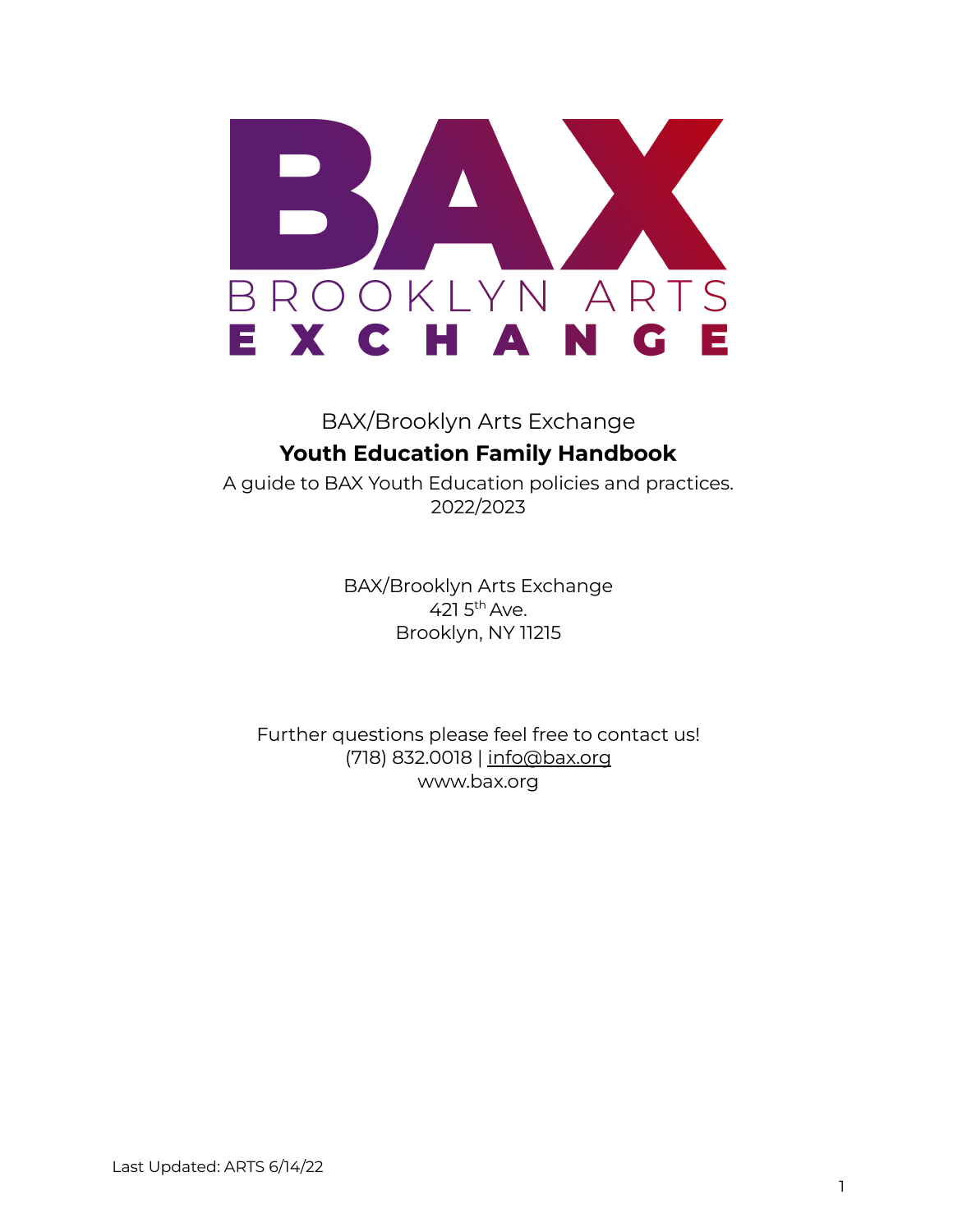### **Table of Contents**

| <b>About BAX</b>                                    | 3              |
|-----------------------------------------------------|----------------|
| About BAX Youth Education                           | 3              |
| How do I know what the best class is for my family? | $\overline{3}$ |
| <b>COVID-19 Safety and Community Caretaking</b>     | 4              |
| Vaccination Requirement (ages 5+)                   | 4              |
| Mask Wearing                                        | 5              |
| <b>Class Attendance, Absences, and Illness</b>      | 5              |
| <b>Registration</b>                                 | 5              |
| Rolling Registration                                | 6              |
| <b>Payments &amp; Policies</b>                      | 6              |
| Semester (3 - 18 years)                             | 6              |
| Early Childhood (12 months - 3.5 years)             | 6              |
| <b>Full Year Classes</b>                            | 6              |
| <b>Tiered Tuition and Payment Plans</b>             | 6              |
| Refunds                                             | 7              |
| Make-Up Classes                                     | 7              |
| <b>Trial Classes</b>                                | 7              |
| <b>Financial Assistance</b>                         | 7              |
| <b>After School Pick-Up (ASPU)</b>                  | 8              |
| <b>Dress Code and Dressing Rooms</b>                | 8              |
| <b>Space</b>                                        | 9              |
| <b>Student Supervision Outside of Class</b>         | 9              |
| <b>Bad Weather Days/Class Cancellation</b>          | 9              |
| <b>Family Communication</b>                         | 10             |
| Open Studios/Family Observation Week                | 10             |
| Student Concerts/End of Term Sharings               | 10             |
| <b>BAX Education Contact List</b>                   | 10             |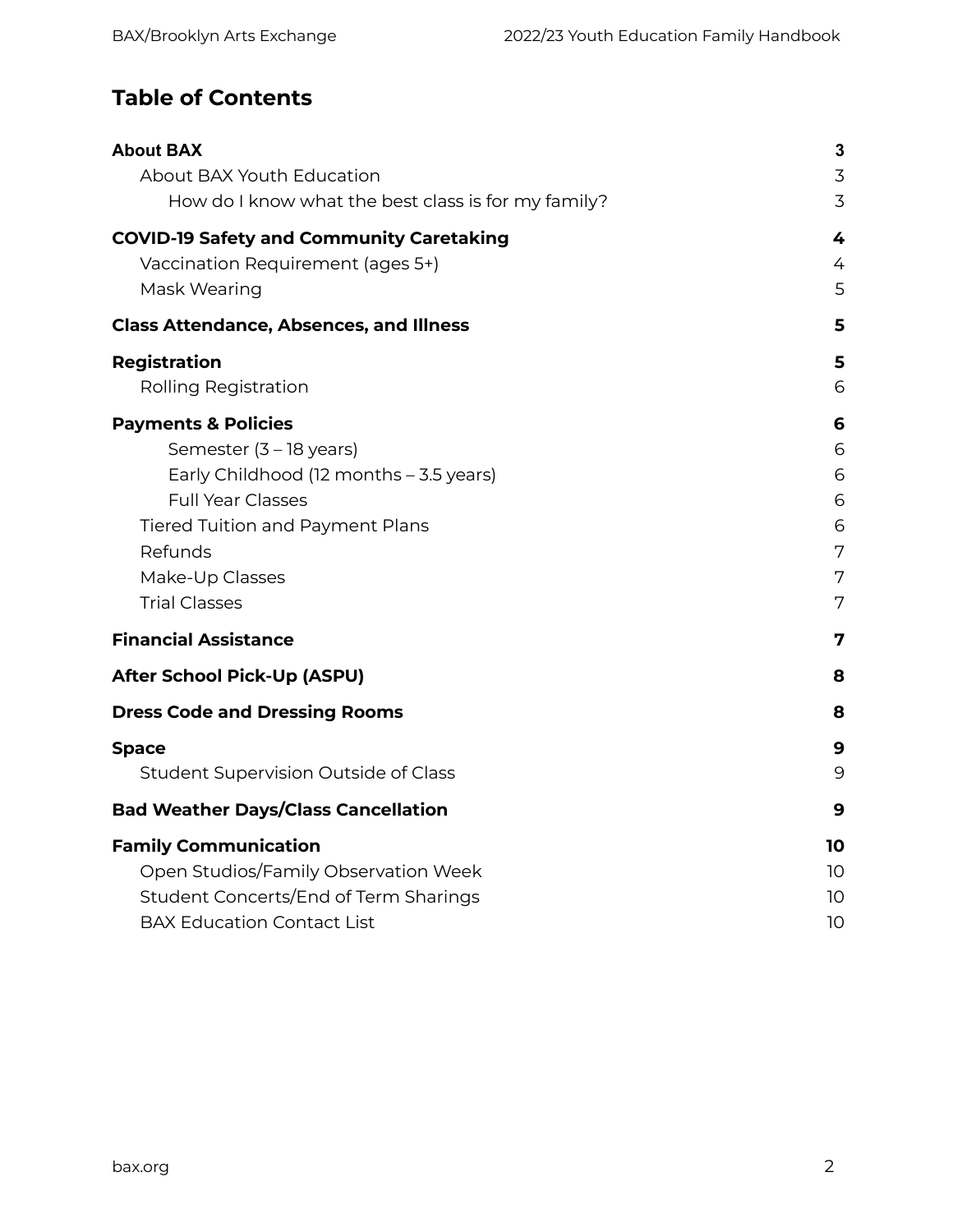## <span id="page-2-0"></span>**About BAX**

BAX/Brooklyn Arts Exchange is a multigenerational arts organization nurturing creative expression and artistic process through education, residencies, and performance at the intersection of arts and social justice.

BAX is dedicated to serving artists in progress, from children to professionals, at all ages and stages of development. The multi-faceted nature of BAX programs invite artists to embark on creative journeys to develop their unique and authentic creative voices. BAX honors the power of performing arts to connect and transform individuals and communities.

Three decades since its founding, BAX remains committed to intentionally creating a space for the arts that animates its constituency, promotes dialogue, and celebrates diversity.

BAX intentionally and purposefully supports the voices of underrepresented individuals and groups of all origins, ages, races, sexual orientations, immigration and disability status. All constituents are invited to join in our ongoing anti-racism, anti-oppression, and pro-inclusion work. The youth education programs, artist residencies, affordable rehearsal space, community engagement opportunities, mentorship, and performances, all center artists from historically marginalized backgrounds and prioritize lived and embodied experiences, and access, regardless of ability to pay.

#### <span id="page-2-1"></span>**About BAX Youth Education**

Taught by professional artist faculty, BAX's Education Department provides expert and nurturing instruction in dance, theater, and tumbling with an emphasis on cultivating creative expression. Our programs encompass five core values skill-building, creative choice, collaboration, performance, and community — and include a broad range of youth classes, performances and festivals. We offer scholarship assistance (including sliding scale tiered tuition) for all of our education programs, and approximately 40% of the student population receives some level of financial assistance.

#### <span id="page-2-2"></span>**How do I know what the best class is for my family?**

Our classes are developmentally appropriate and ensure that each child is challenged and supported.

Our **Early Childhood (Child & Caregiver) Classes** (ages 18 months – 1.5 years) operate on a flexible seasonal schedule and offer developing toddlers creative programming taught by professional and nurturing instructors. Drawing from dance, yoga, and gymnastics, BAX early childhood programming introduces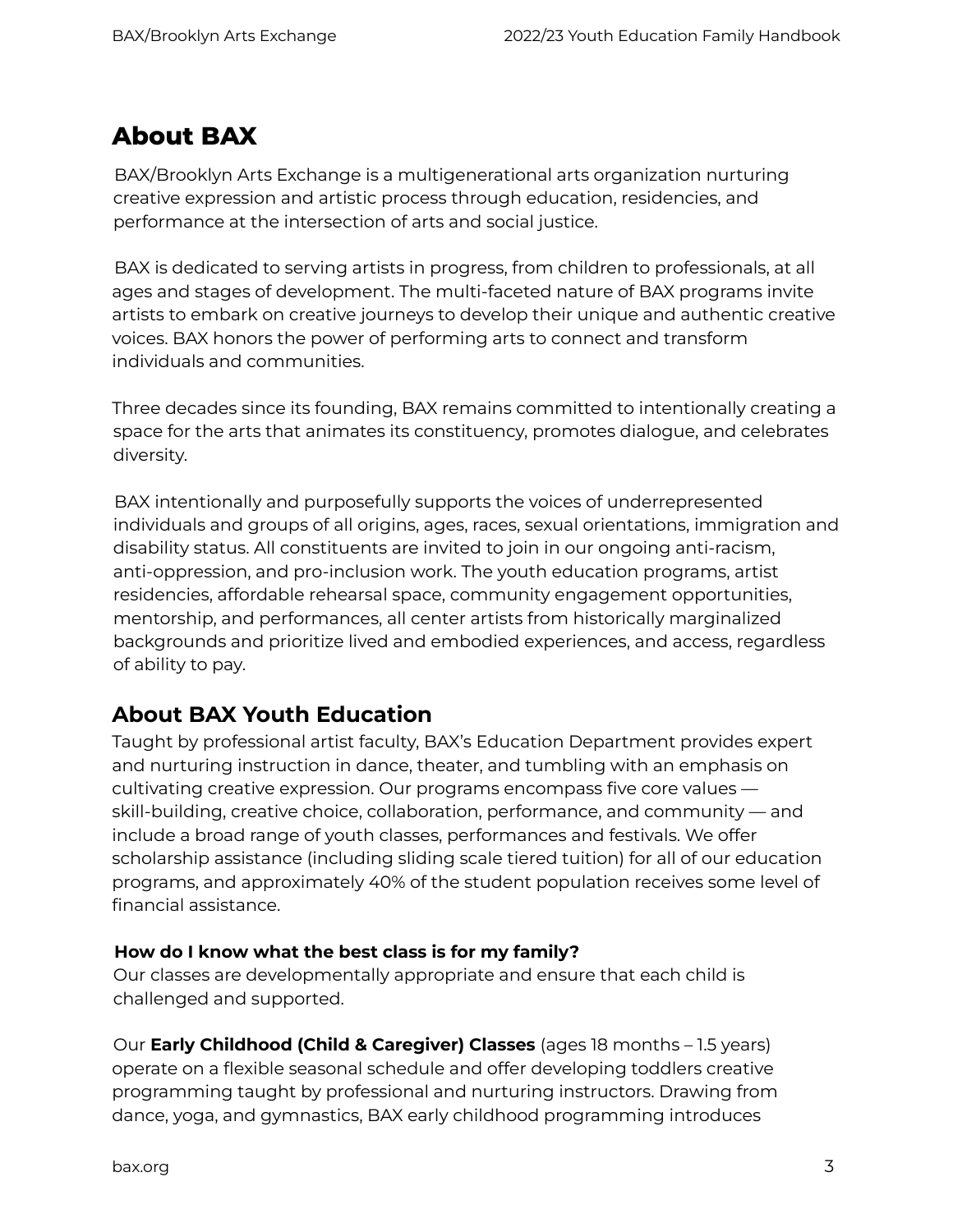children to body movement, group social dynamics, and creative choice-making. In Move & Groove classes, families enjoy a more consistent class community and facilitated activities that build in sequence over time.

Our **Semester Youth Classes** (ages 3 – 18 years) offer students an extensive class experience with their teachers and peers. Our creative movement, dance, theater, and tumbling/acrodance tracks include various age ranges with increasing technical and creative skills as children age.

Please reference the class grades/ages when determining suitability for your child. Free trials are available (provided space is available in the class). Please feel free to reach out to the BAX Education Department for any questions about best class options for your child based on their age, interest, and/or experience. Some BAX classes require prerequisite experience. For additional guidance about how to navigate BAX classes, and to confirm if your child has the correct prerequisites, please visit youth.bax.org/classes or contact us at info@bax.org.

Our progression of youth dance, theater and tumbling/acrodance classes culminate in a series of truly exceptional programs for our most motivated senior students (ages 9-18 years). Our **Dance Performance Workshop** (9+) and **AcroBAX** (9+) programs offer young artists opportunities to deepen their practice as performers, creators and collaborators in their chosen discipline and, uniquely, develop and direct original work for performance. These invitation-only programs require a full-year commitment and each culminates in a showcase of student-directed composition and performance work.

*Please contact the Education Department to learn more about how to navigate classes and/or levels and about the invitation/audition process for our advanced programs.*

# <span id="page-3-0"></span>**COVID-19 Safety and Community Caretaking**

The below information will serve as a guide of BAX's COVID-19 related safety protocols for the 2022/23 season. Please take the time to read through it in its entirety to help us keep you and all of our community members safe! BAX is closely following guidelines and mandates from the CDC, New York State, and the NYC Department of Health. Any updates to this information will be communicated to families via email. For the most up to date information, please visit: https://www.bax.org/space/covid-updates/

### <span id="page-3-1"></span>**Vaccination Requirement**

● New York City's Key to NYC and its masking and vaccination requirements have officially been lifted as of March 7, 2022. However, due to the intergenerational nature of our space), BAX is choosing to keep both our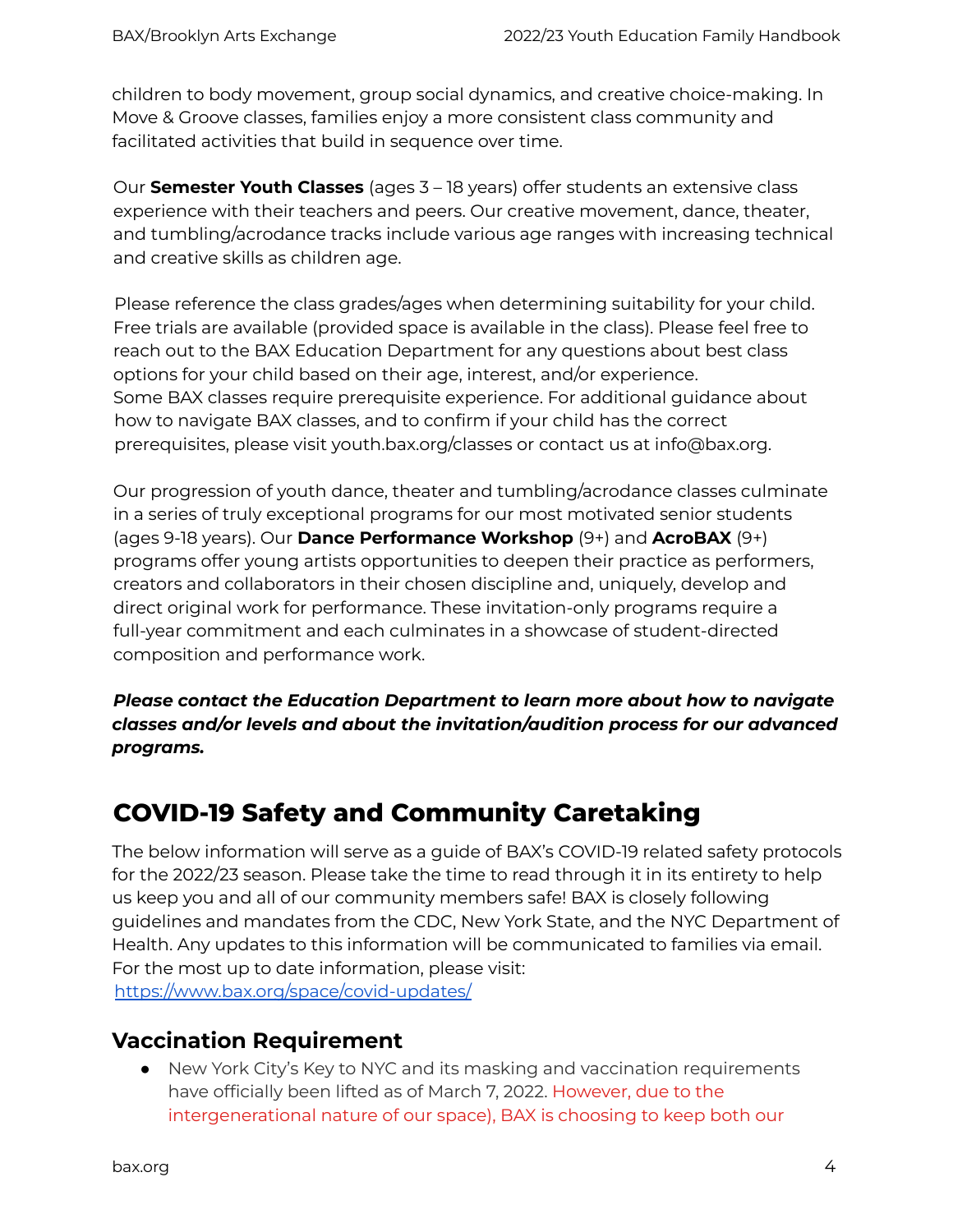vaccination (for all eligible children and adults) and masking requirements in place until specified otherwise.

**● You can submit proof of vaccination for your child [ONLINE](https://docs.google.com/forms/d/e/1FAIpQLSfnPFOyQHAcvB87w-x2-qg_Zm-flGzMopSFo84yL0pmRxNAdQ/viewform?pli=1) HERE and should please do so prior to your child's first class. If you have submitted proof of vaccination for a previous BAX class or School Breaks program, you do not need to submit again.**

#### <span id="page-4-0"></span>**Mask Wearing**

- As of June 2022, masks are required for all students over the age of 2, teachers, BAX staff, and parents/guardians while in the BAX building.
- We will be reevaluating this mask requirement during the summer months and will confirm our masking policy after Labor Day.

## <span id="page-4-1"></span>**Class Attendance, Absences, and Illness**

We expect steady and regular attendance to classes. However, if your child is sick, has been exposed to COVID-19, or has head lice, we appreciate your consideration of the rest of the class and BAX community and kindly ask that you please keep your child home until they are no longer contagious. Specifically, that means waiting until students are at least 24 hours fever and symptom free before returning to BAX classes.

- If a child misses class because of an illness that includes any COVID symptoms, they may be asked to show proof of a negative COVID test before returning.
- If a child begins to feel unwell (and in particular if they have a fever) during their time at BAX, we will contact the parent/guardian so that the child can be picked up immediately. We will have the child wait in an isolated, supervised space at the BAX Building until they are picked up.

We will be happy to work with you to arrange a make-up class for any absence. While it is not required to report a student's absence, we appreciate advance notice of absences. **BAX will follow up with families after 2 consecutive absences, and drop a student from a class after 4 consecutive absences if there is no family communication.**

Students are expected to arrive on time for class and stay for the full class duration. This supports the development of a strong class ensemble and ensures that students will have the best possible experience.

# <span id="page-4-2"></span>**Registration**

You can register:

- ONLINE: www.bax.org/classes/youth
- IN PERSON: BAX 421 Fifth Ave. Brooklyn (between 7<sup>th</sup>-8<sup>th</sup> streets)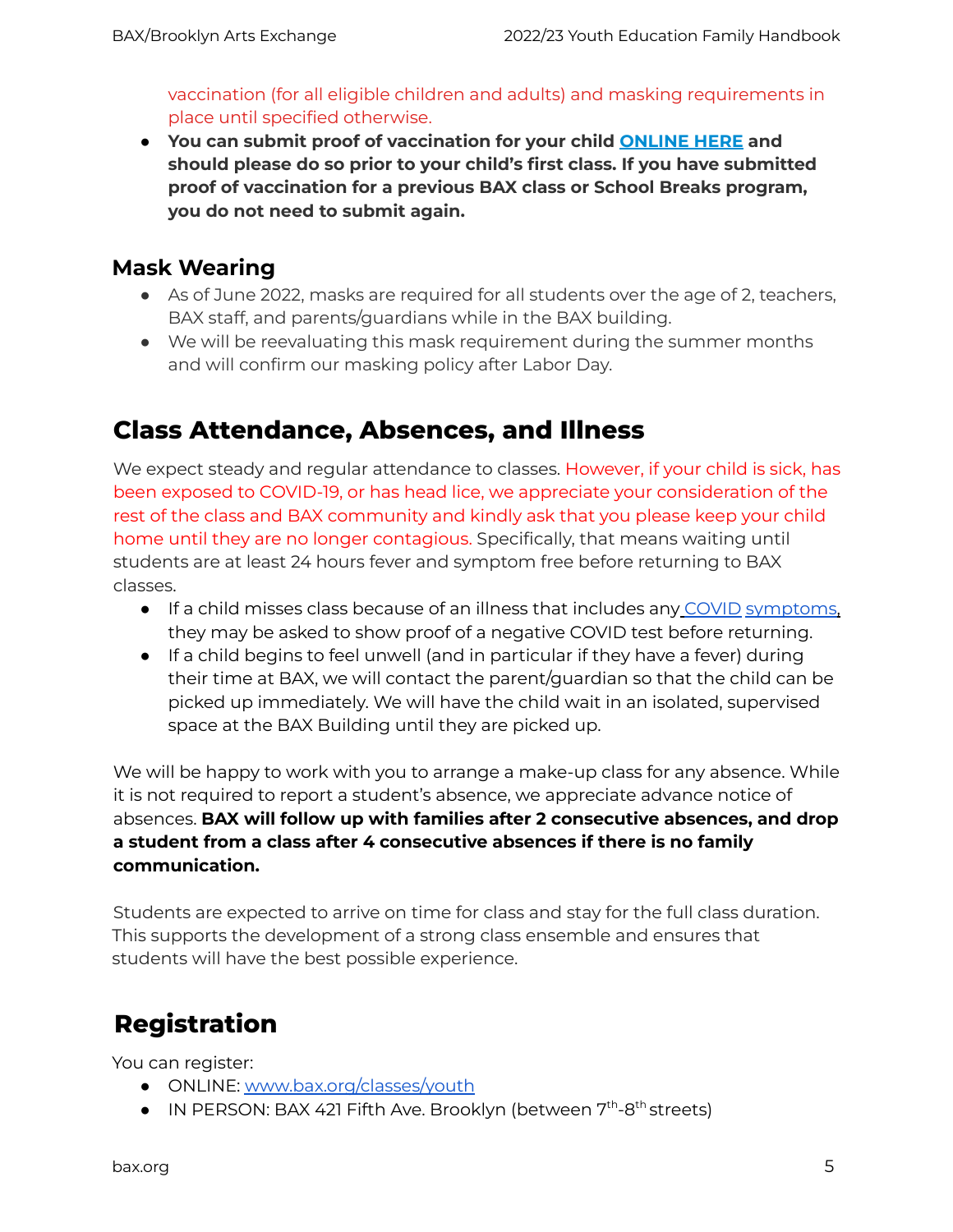Classes are closed once capacity is reached. If your selected class is full, you may choose a different class, or you may request to be added to the **waitlist** for which you will receive a "Waitlist Confirmation Email." No payment is required to be added to a waitlist. If a space becomes available in the class, you will be contacted via phone.

Currently enrolled Fall semester students are encouraged to re-register for the following Spring Semester during **Priority Registration** periods. Toward the end of the Fall semester, a period of time is set aside for Priority Registration allowing families currently enrolled in classes an opportunity to secure their same slot for the upcoming term. If families wish to register in a class they are not currently enrolled in, they may do so with permission from the Education Department only if the class was not at capacity in the current term. If the class was full, they may register after the Priority Registration period is over and registration is open to the public, assuming there are slots available in the class.

#### <span id="page-5-0"></span>**Rolling Registration**

Space permitting, rolling registration may be possible after the 5th week of each term. Call the Front Desk or email info@bax.org for more information.

## <span id="page-5-1"></span>**Payments & Policies**

#### <span id="page-5-2"></span>**Semester (3 – 18 years)**

A payment of at least 1/2 tuition is required to reserve a spot in any semester youth class. The remainder of the tuition is due by the 5<sup>th</sup> week of the semester (unless an alternative payment plan has been arranged).

#### <span id="page-5-3"></span>**Early Childhood (12 months – 3.5 years)**

A payment of at least 1/2 tuition is required to reserve a spot in any early childhood class. The remainder of the tuition is due by the 3<sup>rd</sup> week of the term (unless an alternative payment plan has been arranged).

#### <span id="page-5-4"></span>**Full Year Classes**

Full Year commitment classes (DPW and AcroBAX) operate on their own payment structure. For more information, you may call (718) 832.0018 or email info@bax.org.

#### <span id="page-5-5"></span>**Tiered Tuition and Payment Plans**

BAX is committed to offering high-quality and accessible arts programs for all. As such, each term's tuition is priced at three tiers, which includes sliding scale tuition of up to approx. 40% subsidy so that each family can assess the tuition price that works best for their household. This is based on an honor system of your-expressed-need (we do not require financial documentation). By paying what you are able, you help us better meet the needs of other families. There is no programmatic difference based on the tier you select.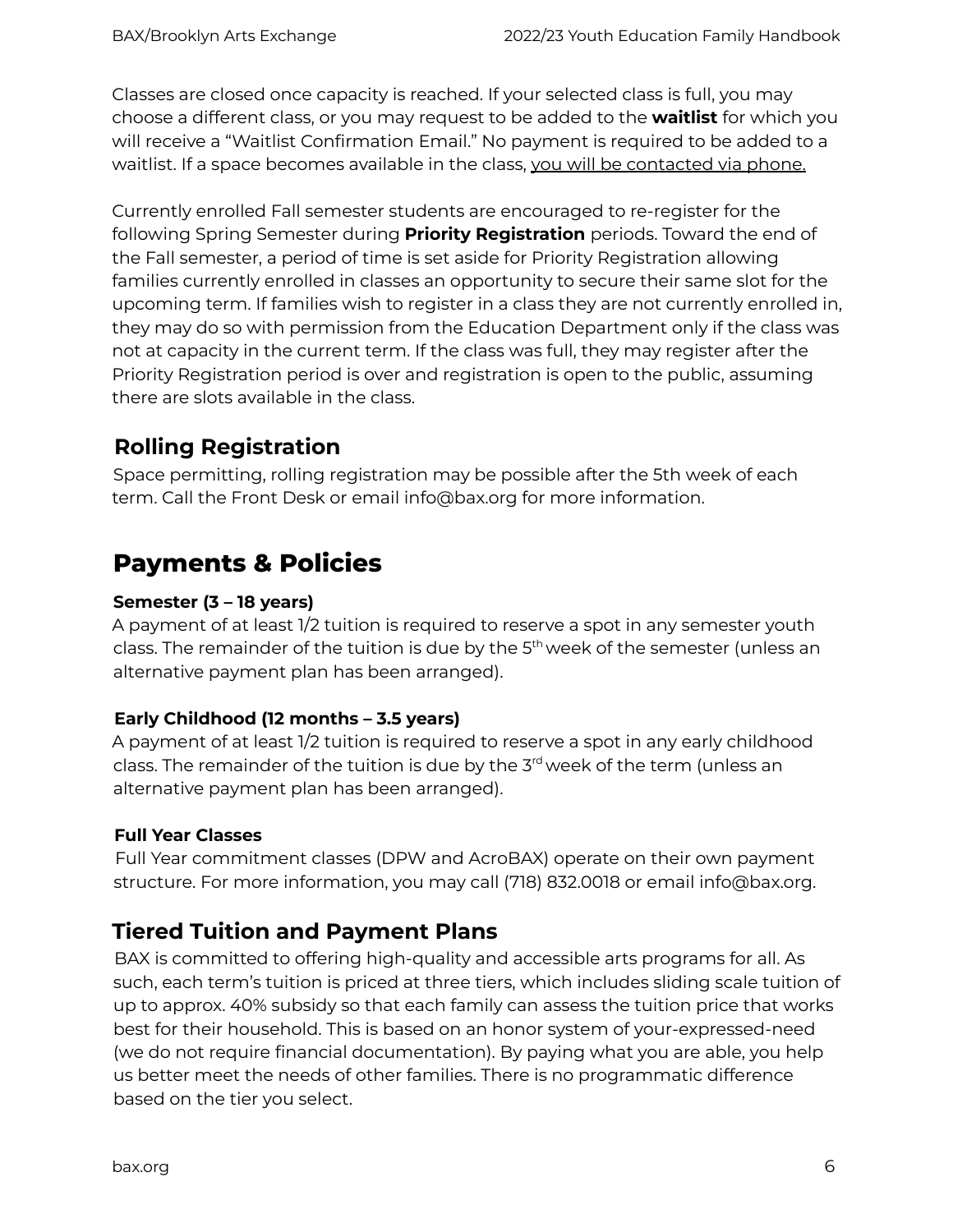For families who are in need of tuition subsidy beyond 40%, scholarships are available through an application process. Scholarship Payment Plan installments are due on the 1st or the 15<sup>th</sup> of the month, with the final payment due before the completion of the semester or early childhood seasonal term. Our Education team will work with you to develop a plan that is sustainable for your family. BAX's Financial Assistance subsidies and payment plans are based on an honor system of your self-expressed need. We do not require financial documentation. If your family would benefit from a payment plan, please reach out to our Education Assistant.

## <span id="page-6-0"></span>**Refunds**

Prior to the 5<sup>th</sup> class of a semester and the 3<sup>rd</sup> class of an early childhood seasonal term, class tuition is refundable minus the number of classes taken/reserved. **Drops must occur 48 hours prior to the reserved class to be refunded.** There are no refunds after the 5<sup>th</sup> class of a semester and the 3<sup>rd</sup> class of an early childhood seasonal term. A credit may be applied to a future registration.

## <span id="page-6-1"></span>**Make-Up Classes**

Due to absences or late registration, each student is allowed to take 4 make-up classes each semester or 2 make-up classes each early childhood seasonal term within the same term in an equivalent, age appropriate class (space permitting). Make-ups must be scheduled in advance through BAX reception.

Please note: make-ups are not permitted during dress rehearsal or performance weeks and classes at capacity may not be able to accommodate make-up students.

## <span id="page-6-2"></span>**Trial Classes**

A free trial class is available to new students through the 5<sup>th</sup> week of each semester and ongoing during early childhood seasonal terms (space permitting). Trials must be scheduled in advance. Upon registration, the cost of the trial class will be included in the tuition. Trial registrations do not hold permanent spots in a class for the term. To book at trial, please email info@bax.org.

# <span id="page-6-3"></span>**Financial Assistance**

BAX is committed to ensuring that all students have access to quality arts education regardless of means. We offer scholarship assistance for all of our education programs, and approximately 30% of the student population receives some level of financial assistance. This aid is based on an **honor system of self-expressed need**; we do not require financial documentation. Families interested in financial assistance may download an application form from the website or submit a form online at www.youth.bax.org/financial-aid.

Financial Aid applications for studio classes must be submitted annually. If families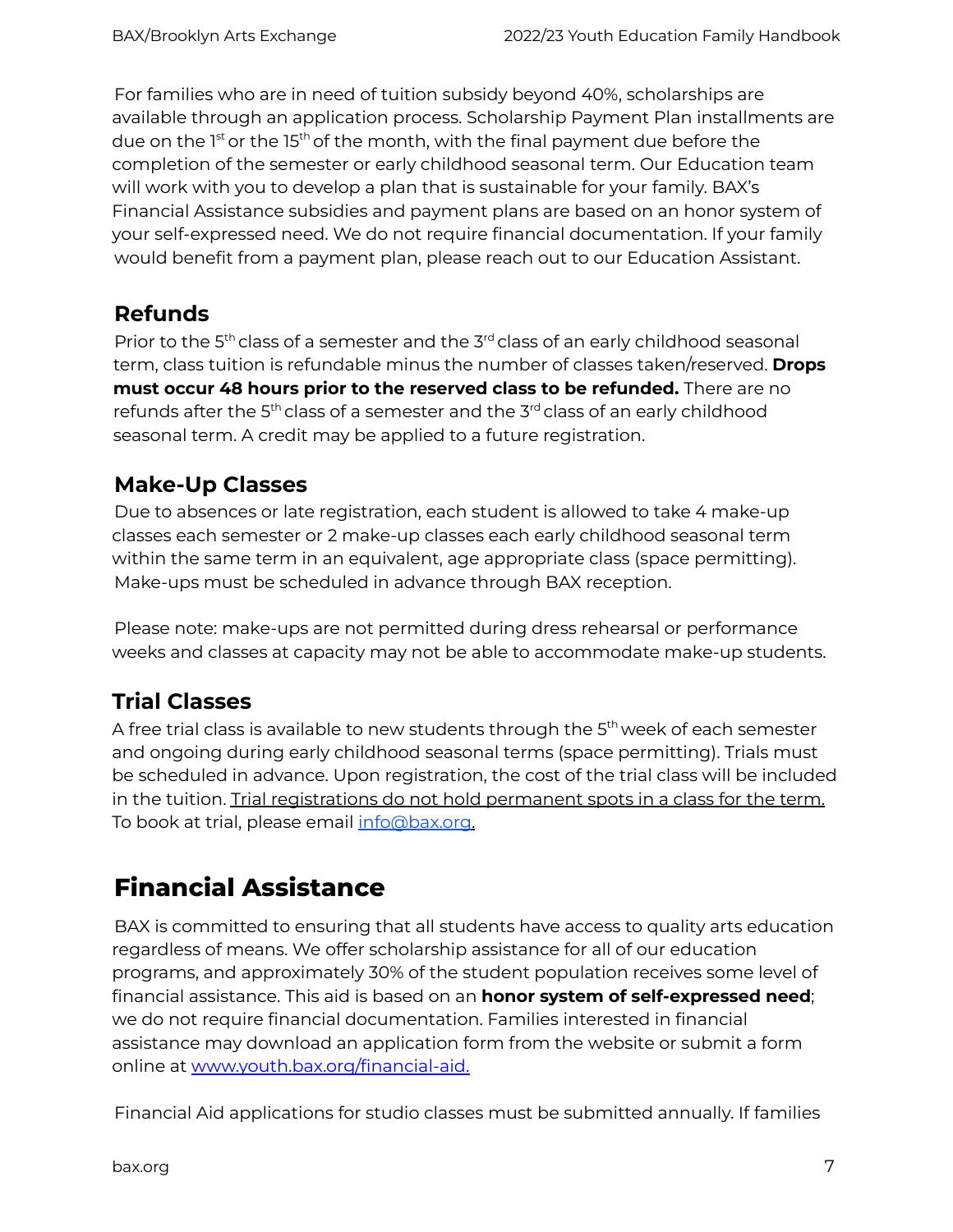wish to continue their Financial Assistance in the Spring Semester after receiving Financial Aid in the Fall Semester, they must submit a Financial Aid Extension Form. Year-long classes such as Dance Performance Workshop and AcroBAX students apply annually, and do not need to renew for the Spring. If a family needs to change their level of support from the Fall to Spring semester, they should submit a new application. From time to time, families receiving financial assistance are asked to volunteer for projects and special events, if they're available to do so. There are separate Financial Aid applications for all School Breaks programs.

# <span id="page-7-0"></span>**After School Pick-Up (ASPU)**

**BAX offers After School Pick Up service (ASPU) from local public schools to BAX.** A member of the BAX ASPU Team (made up of trained BAX staff, faculty, and interns) will meet your child at dismissal time at their school and escort them to the BAX Building for their after school studio class(es). Once at BAX, students can do homework and/or participate in activities such as coloring, word searches, and board games in one of BAX's studios.

We offer an excellent 5:1 child to adult ratio to ensure the quality and safety of our ASPU experience. Therefore, we can only commit to as many after school pick-ups as we have the staff resources to accommodate. ASPU fees are \$175 per child for weekly pick up for the duration of the BAX semester. See our website for more information: https://www.bax.org/classes/youth/after-school-pick-up/

**If a student is sick or absent and does not require BAX After School Pick-Up, BAX must be contacted, at the latest, by 12PM the day of the pick-up. Please call 718.832.0018 or email aspu@bax.org.**

## <span id="page-7-1"></span>**Dress Code and Dressing Rooms**

Students are expected to wear comfortable clothing that they are able to move in for example, leggings, sweats, yoga pants, etc. If a student is wearing a skirt or dress, we strongly recommend leggings or shorts underneath during their class. Students will be asked to take shoes and socks off in the studio as a safety precaution. Some teachers may have additional requests regarding appropriate class attire (i.e. a ballet class *may* be asked to wear ballet slippers).

BAX has one dressing room on the 2nd Floor, one Private and One Semi-Private. The dressing room is Studio B and can be used by any student. In addition to the storage alcove on the 2nd floor, this Dressing room can be used as an overflow space to store belongings. BAX Faculty and Admin will help facilitate this process as needed. Students may also change in the private stall bathrooms on the 2nd and 3rd floors. BAX is an inclusive space that welcomes all gender identities and supports students in self-determining which space to use according to their comfort level. Food is not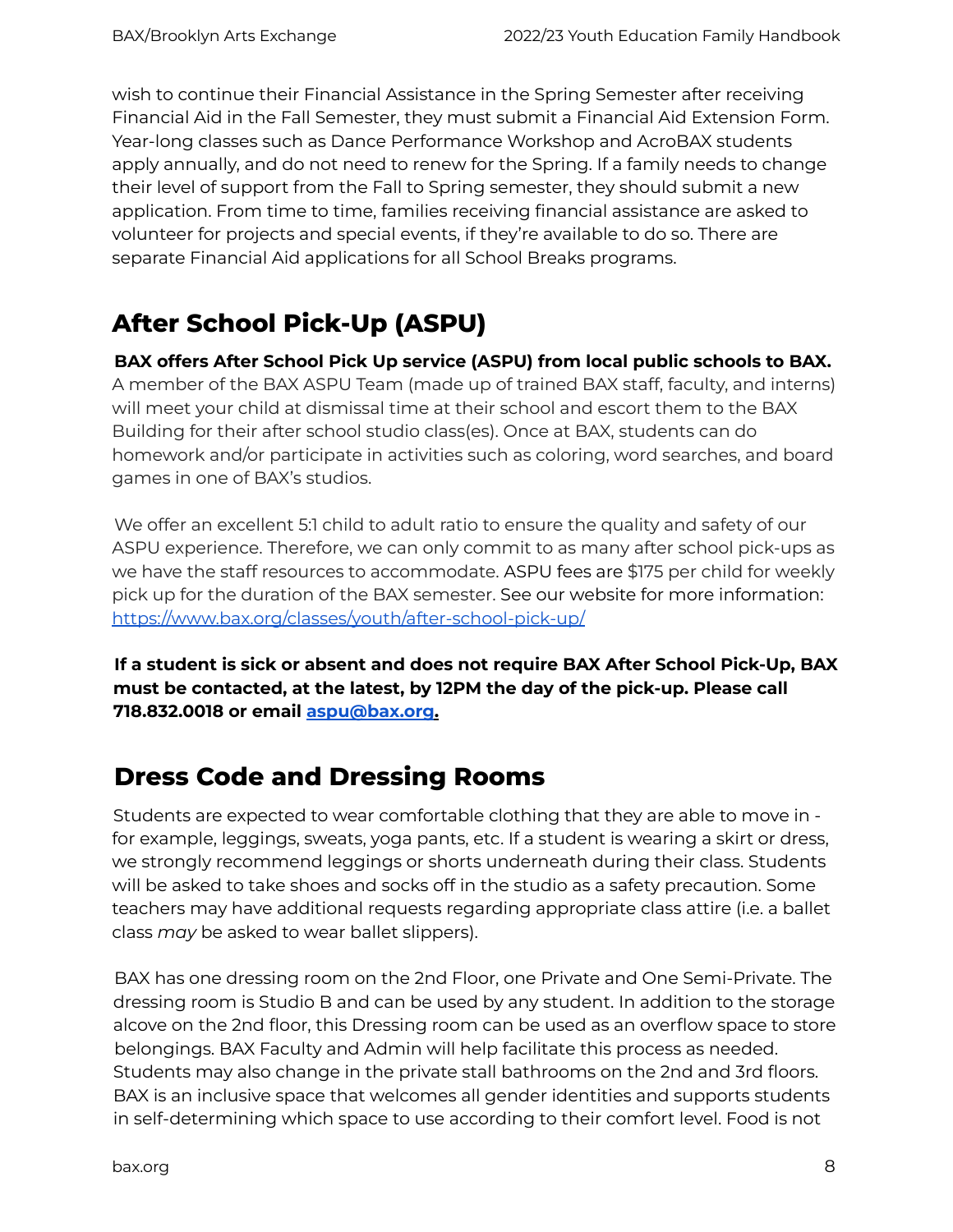<span id="page-8-0"></span>allowed in either dressing room.

## **Space**

- Students arriving for class must check-in at reception on the 2<sup>nd</sup> floor.
- Students are required to be barefoot in the studio.
- Each student must properly dispose of their trash and recycling. It is everyone's responsibility to keep the waiting areas clean.
- BAX is not responsible for lost or stolen items. There is a Lost & Found bin located in the coat nook on the second floor past the front desk.
- Prior to class, students are welcome to wait in the waiting areas on the 2<sup>nd</sup> and 3<sup>rd</sup> floors. However, noise and play must be kept to a minimum to respect classes taking place and staff working in the office.
- There is no formal BAX staff supervision prior to or after classes unless you are enrolled in After School Pick-Up.
- Parents are expected to pick up their child immediately at the conclusion of their BAX class.

#### <span id="page-8-1"></span>**Student Supervision Outside of Class**

There is no formal supervision for unaccompanied students in the BAX Building. While an admin staff member is always at reception, education staff members may not always be in the building**. Every student must be picked up, on time, by a parent/caregiver at the BAX front desk.** Additionally, it is our expectation that no student will leave the BAX Building between their time of arrival and the start of their class, unless specific permission has been given. **Notification is expected if a parent/caregiver is running late to pick-up a student, or if a student has parental permission to travel independently or leave the BAX building before class for any reason (such as purchasing a snack).**

# <span id="page-8-2"></span>**Bad Weather Days/Class Cancellation**

Classes may be canceled due to severe weather conditions. BAX follows the NYC Department of Education closing schedule for inclement weather. An email will be sent with notification. You may also call BAX at (718) 832.0018 for updates. BAX Education Department will attempt to communicate any unexpected schedule changes with as much advance notice as possible.

Missed classes due to weather will not be re-scheduled. However, families can arrange to take a make-up class during the term in an equivalent, age appropriate class (space permitting). This request must be preapproved.